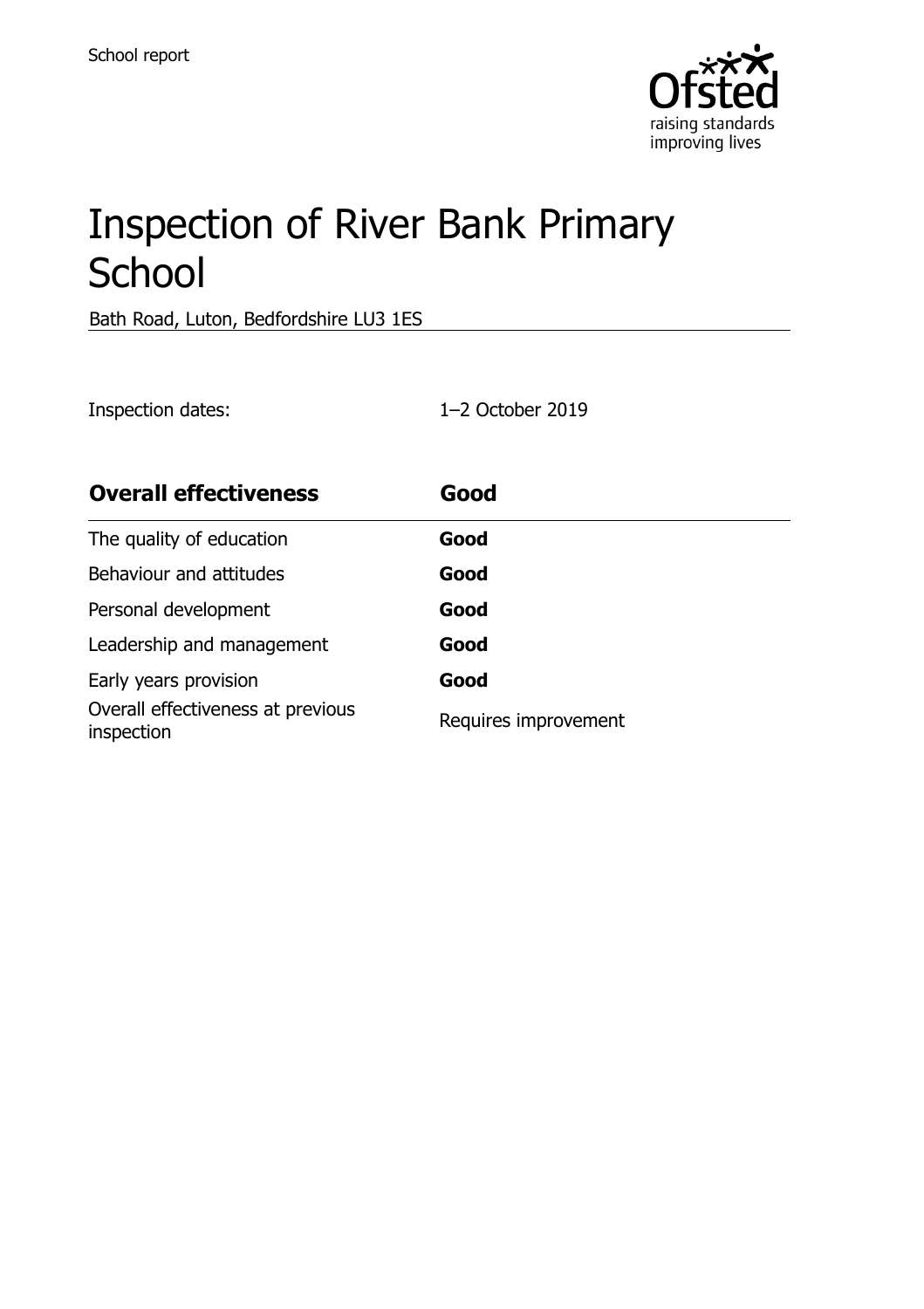

#### **What is it like to attend this school?**

Pupils are happy and well cared for. They describe the school as a 'joyful' place to be. There are opportunities for families to engage in school life and to understand how to support their children's learning. Pupils, staff and the majority of parents and carers say that the school has got better since the previous inspection. We agree.

Many pupils have substantial barriers to learning, including joining the school with very little understanding of English. Leaders are committed to ensuring that all pupils are successful, both academically and with their personal development. Pupils listen to their teachers because they want to learn, and staff check pupils' work to make sure that their needs are met. In some subjects, teachers do not make sure that the most able pupils have work that challenges them sufficiently.

Leaders and staff have high expectations that pupils will try their best and be considerate to others. Staff lead by example and encourage positive behaviours throughout the school. Pupils respond well. They are respectful to others and work well together.

Pupils feel safe in the school because staff 'keep a good eye' on them. Pupils understand what bullying is and say that it hardly ever happens. We agree that if any bullying does occur, staff deal with it quickly and it is stopped.

#### **What does the school do well and what does it need to do better?**

Leaders have planned a curriculum that appropriately considers pupils' backgrounds and needs. Many pupils join the school from other countries and quickly learn about life in Luton. In particular, pupils learn about the benefits and challenges of their local area, how they can contribute, and how to be thoughtful citizens.

Many pupils join the school at different times throughout the year. Leaders and staff plan experiences for pupils that help them quickly belong to 'team River Bank', such as trips within the local area and opportunities to work with pupils in other schools and various community groups. Leaders also provide pupils with events to broaden their experiences, like visiting the seaside and residential trips.

The teaching of reading is important in this school. Phonics teaching is strong. Teachers ensure that any pupils falling behind get the help they need so that they can catch up quickly. As a result, most pupils read with increasing confidence and accuracy.

Reading, writing and mathematics are well planned and skilfully taught. Standards across the school are improving. Leaders have identified the skills pupils need to learn and what pupils need to know. As a result, teachers plan lessons that enable most pupils to know more and use this knowledge well. The curriculum in most subjects is equally as strong as in reading, writing and mathematics, for example in physical education (PE) and computing. Leaders are taking action to make sure that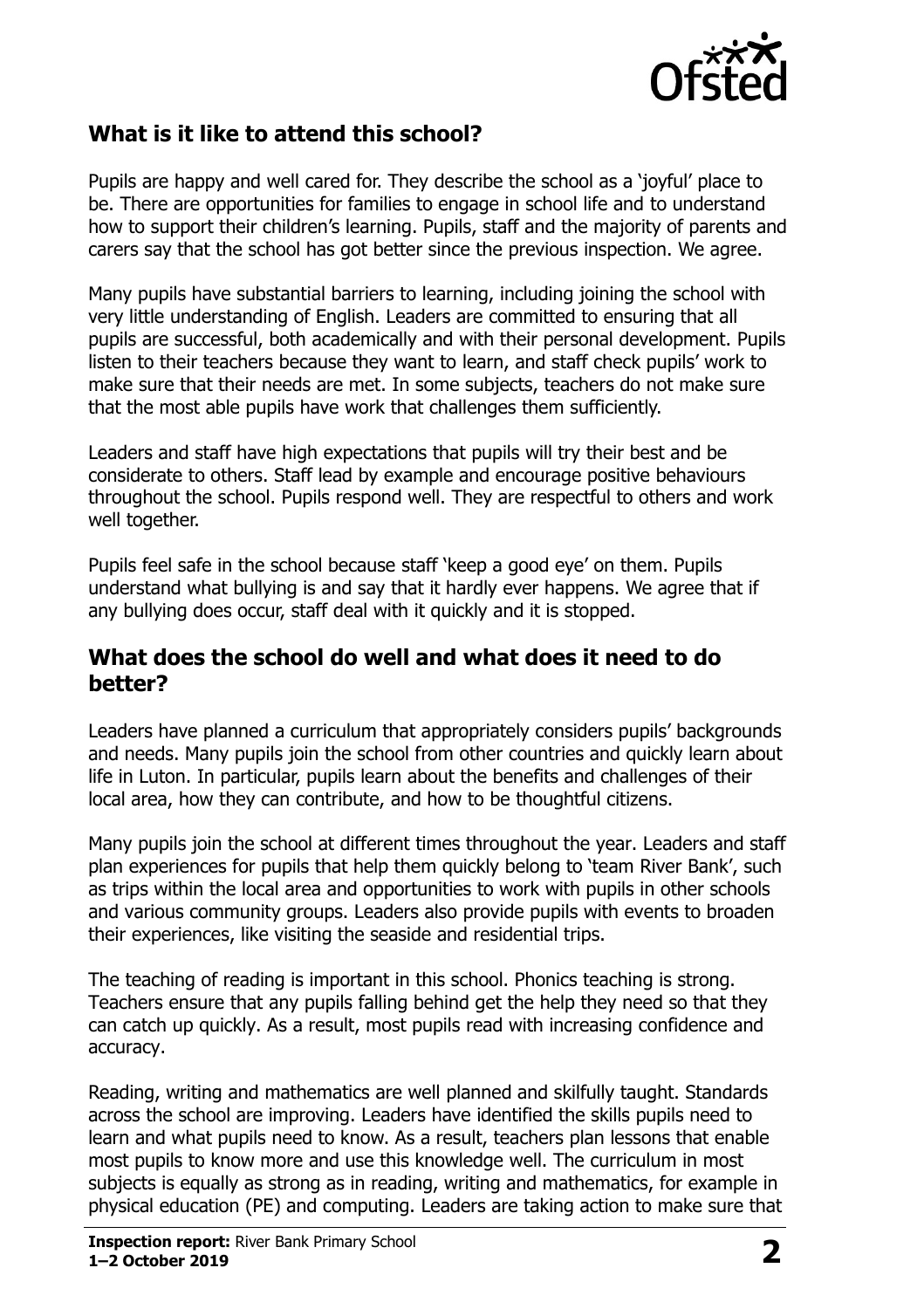

the curriculum plans for music and modern foreign languages set out, step by step, the order in which pupils will learn new knowledge and skills.

For those who speak English as an additional language, leaders rightly ensure that the curriculum develops pupils' vocabulary and use of language. However, in some subjects, for example science and geography, pupils, including those who speak English as an additional language, are introduced to too much subject-specific vocabulary too quickly. This overload means that sometimes pupils forget the meaning of words, and this hinders their ability to understand and remember what they have learned.

Pupils have positive attitudes to learning. They are happy to come to school and they enjoy their lessons. Teachers support pupils to have a go and explain that it is all right to make mistakes. In this encouraging environment, pupils answer questions and offer their opinions readily.

Pupils with special educational needs and/or disabilities receive well-structured and personalised support to help them achieve well. Leaders ensure that teachers know what pupils need.

Children enter the early years with skills below those typical for their age. Staff develop children's language well through modelling words and sentence construction. Children settle quickly because of the good quality of care and the well-planned routines. The environment is bright and welcoming. Most children reach a good level of development at the end of Reception and are ready for the curriculum in Year 1.

Leaders and governors make sure staff receive appropriate training. Leaders encourage staff to find out about new ways to make their teaching even better. Staff have regular opportunities to share ideas and use them in lessons, which is helping teachers to meet pupils' needs effectively. Staff feel very supported and appreciate that leaders and governors manage staff workload effectively.

#### **Safeguarding**

The arrangements for safeguarding are effective.

There is a strong culture of vigilance throughout the school. Staff are well trained and understand what to do should they feel a pupil is unsafe. Leaders make sure that vulnerable pupils, and those who are facing additional barriers in their lives, are supported so that they thrive in school. Staff know their pupils well and leaders work with external agencies to make sure that pupils get the help and protection they need. The school's record-keeping system is effective. All appropriate checks are carried out on adults who work with pupils. Pupils are taught how to keep themselves safe, including when online.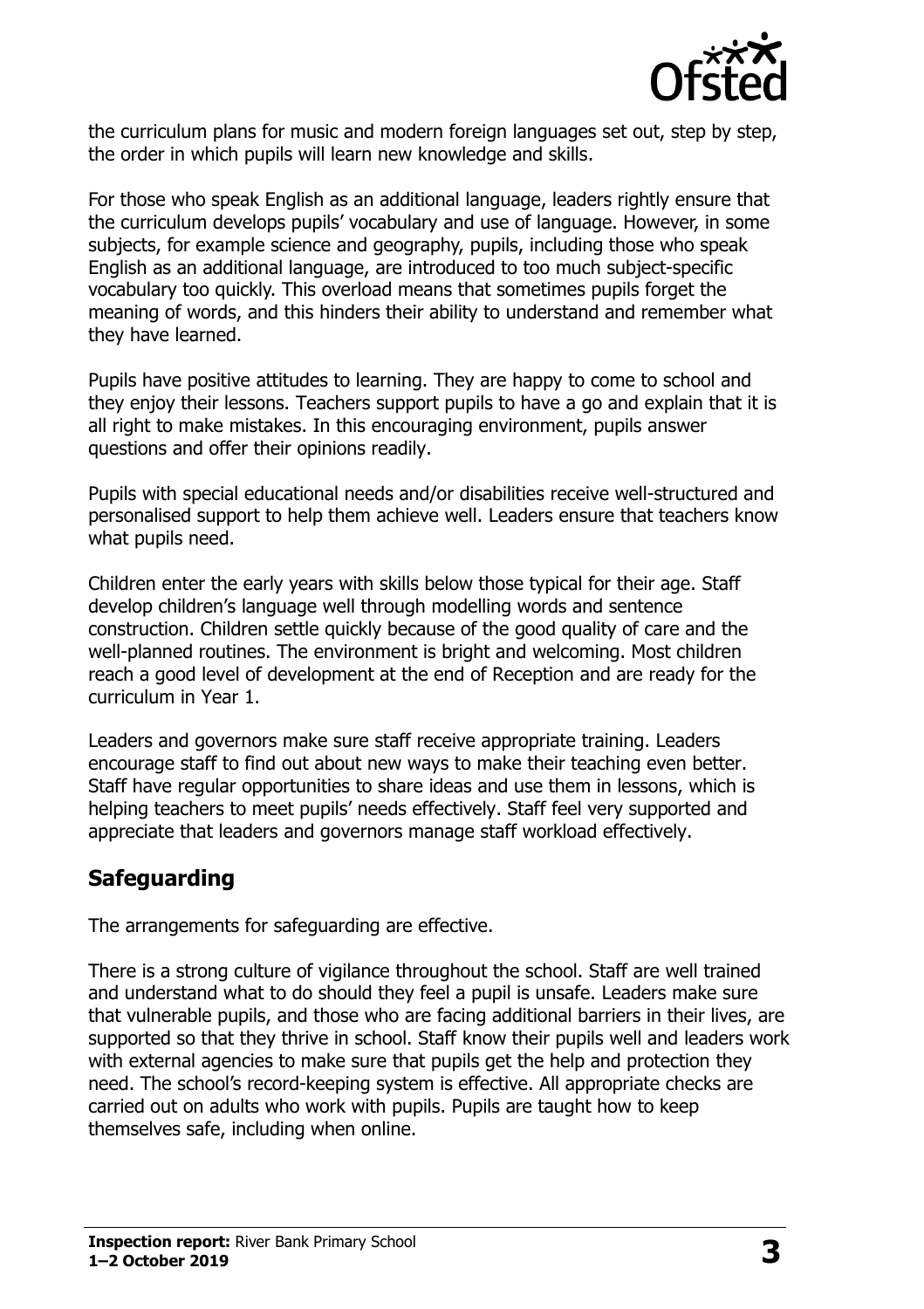

## **What does the school need to do to improve?**

## **(Information for the school and appropriate authority)**

- The school's curriculum is sufficiently well planned and sequenced in reading, writing, mathematics and most foundation subjects. Leaders are in the process of improving the curriculum plans of subjects such as music and modern foreign languages, where the sequence of knowledge and skills for pupils to learn is not as clearly in place.
- Curriculum leaders need to identify the most important subject-specific vocabulary to be taught in foundation subjects. Teachers need to make sure they do not overload pupils, including those who speak English as an additional language, with too many words. Instead, pupils need to learn the most important vocabulary, understand what the words mean and use them appropriately in their work.
- Teachers need to make sure that, when the most able pupils have secure knowledge and understanding, lessons provide work that is suitably demanding.

#### **How can I feed back my views?**

You can use [Ofsted Parent View](http://parentview.ofsted.gov.uk/) to give Ofsted your opinion on your child's school, or to find out what other parents and carers think. We use Ofsted Parent View information when deciding which schools to inspect, when to inspect them and as part of their inspection.

The Department for Education has further quidance on how to complain about a school.

If you're not happy with the inspection or the report, you can [complain to Ofsted.](http://www.gov.uk/complain-ofsted-report)

#### **Further information**

You can search for [published performance information](http://www.compare-school-performance.service.gov.uk/) about the school.

In the report, '[disadvantaged pupils](http://www.gov.uk/guidance/pupil-premium-information-for-schools-and-alternative-provision-settings)' refers to those pupils who attract government pupil premium funding: pupils claiming free school meals at any point in the last six years and pupils in care or who left care through adoption or another formal route.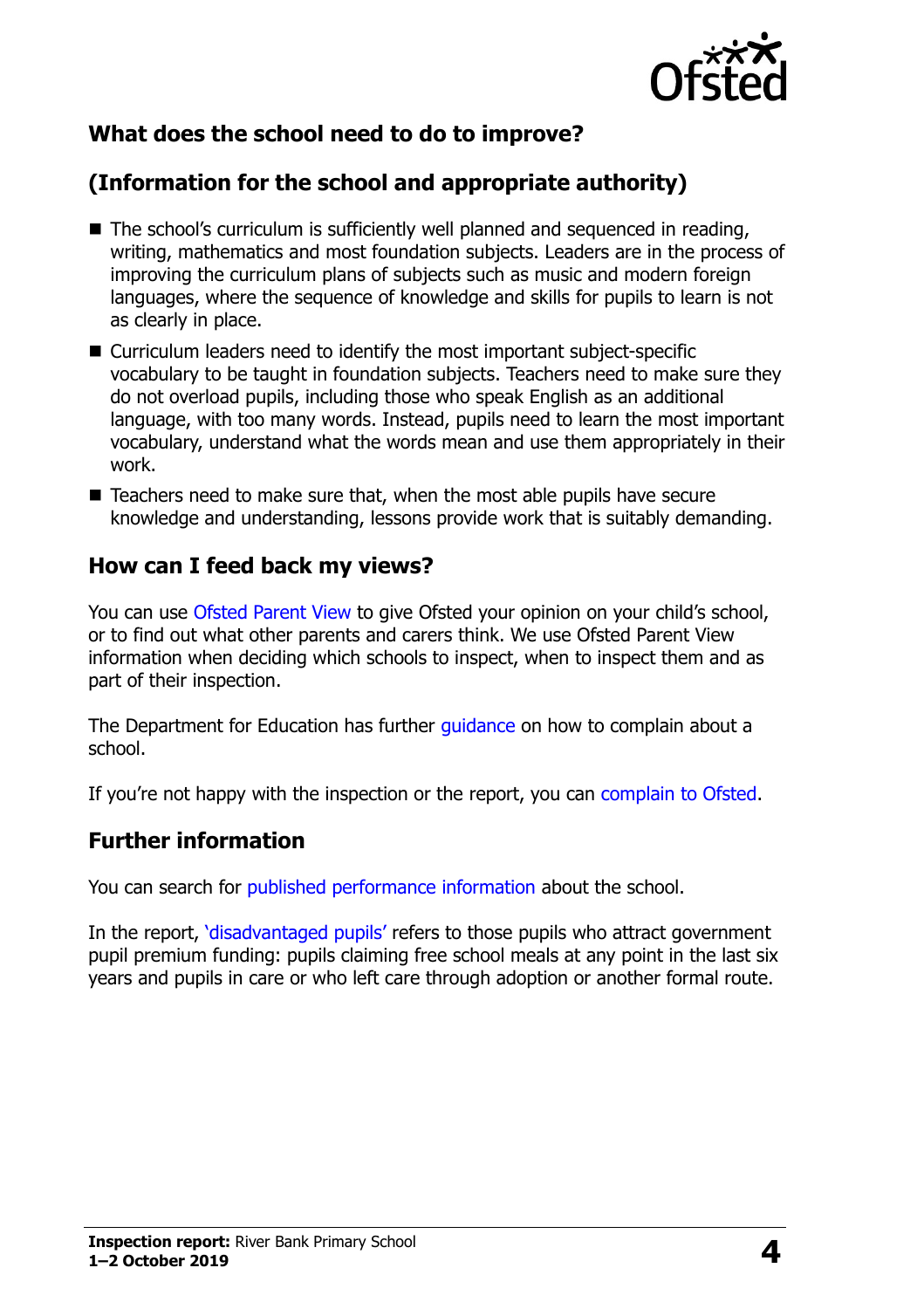

### **School details**

| Unique reference number             | 139782                   |
|-------------------------------------|--------------------------|
| <b>Local authority</b>              | Luton                    |
| <b>Inspection number</b>            | 10110205                 |
| <b>Type of school</b>               | Primary                  |
| <b>School category</b>              | Academy free school      |
| <b>Age range of pupils</b>          | 4 to 11                  |
| <b>Gender of pupils</b>             | Mixed                    |
| Number of pupils on the school roll | 680                      |
| <b>Appropriate authority</b>        | Board of trustees        |
| <b>Chair of trust</b>               | Jon Williets             |
| <b>Headteacher</b>                  | David Sansom             |
| <b>Website</b>                      | www.riverbankprimary.org |
| Date of previous inspection         | 6-7 July 2017            |

## **Information about this school**

- River Bank Primary School opened in September 2013 and is sponsored by Active Luton, which established the Active Education Trust through which the school operates.
- The school opened with children in the Reception classes only. Year groups have been added year on year. In September 2019, the school's first cohort of pupils moved into Year 6.
- The school is larger than the average-sized primary school.
- **Pupils come from a diverse range of educational experiences and backgrounds.**
- The proportion of pupils whose first language is not believed to be English is well above the national average.
- A monitoring inspection took place in September 2018 because the school had received two successive judgements of requires improvement at its previous section 5 inspections. The monitoring inspection judged that senior leaders and governors were taking effective action to tackle the areas requiring improvement identified at the school's section 5 inspection in July 2017.
- The current headteacher joined the school in September 2017.
- The school receives support from the local authority and a national leader of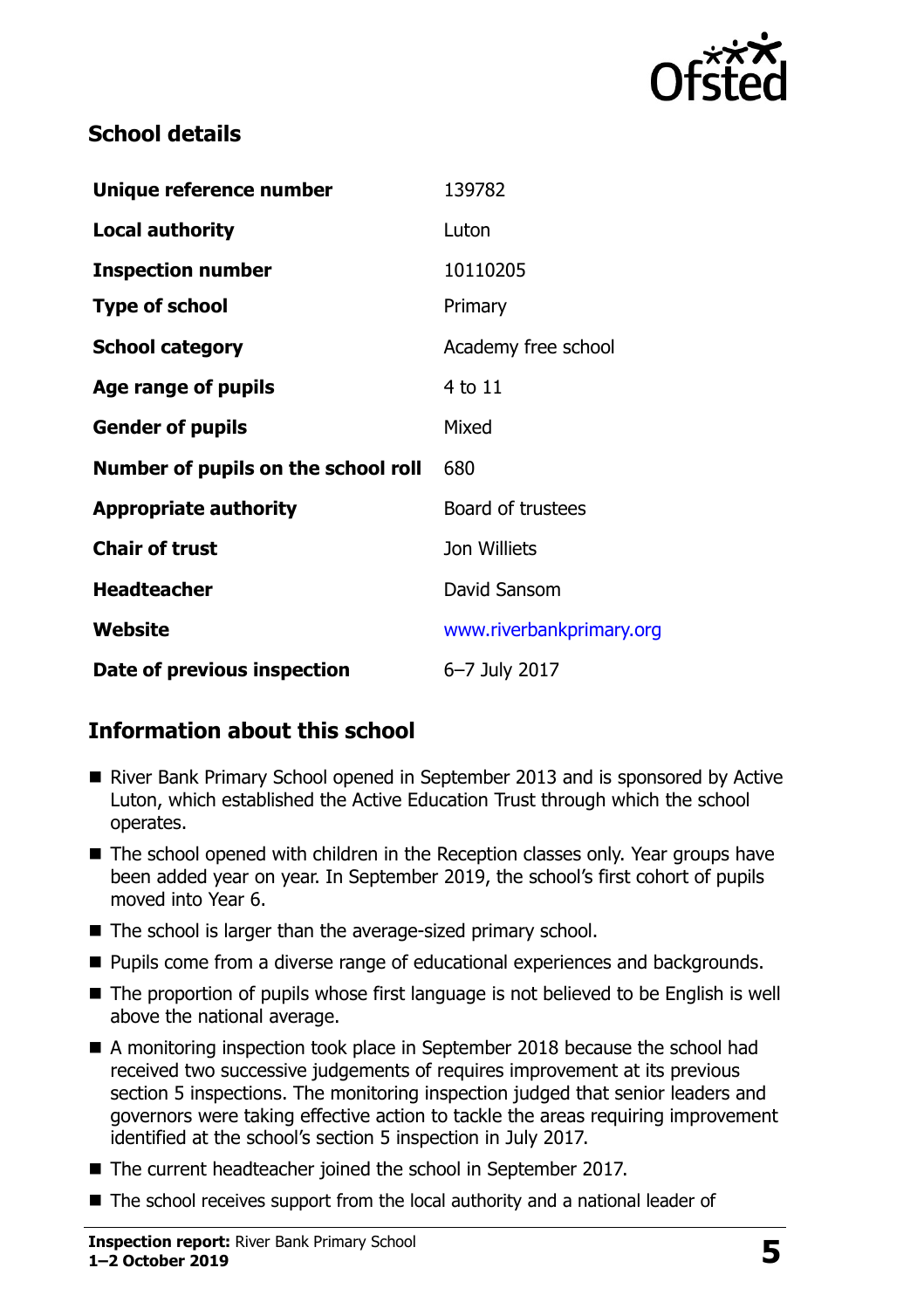

education.

## **Information about this inspection**

We carried out this inspection under section 5 of the Education Act 2005.

- As part of this inspection, inspectors held meetings with the headteacher and the two assistant headteachers, one of whom is also the special educational needs coordinator and the designated safeguarding leader. Inspectors also met with the English, mathematics, science, PE, design and technology, computing and geography leaders; the business and operations administrator; and a group of newly qualified and trainee teachers to discuss the impact of the support they receive from leaders.
- $\blacksquare$  The lead inspector met with the chair of the governing body, the vice-chair and two other governors. Additionally, the lead inspector met with a local authority adviser to discuss their work with the school.
- The subjects of reading, mathematics, science, PE, design and technology, computing and geography were considered as part of this inspection. Inspectors spoke to curriculum leaders, visited lessons, looked at a range of pupils' work and met with teachers and pupils. Inspectors also observed some pupils reading to staff and talked to pupils about their reading habits.
- **Inspectors spoke to pupils informally in class and around the school at breaktimes** to seek their views about the school. Inspectors attended the school's breakfast club and two assemblies.
- Inspectors scrutinised the school's website and a range of school documents, including the school's own evaluation, improvement plans, and records about behaviour, safeguarding children and attendance.
- Inspectors considered the 64 responses made by parents to Parent View, Ofsted's online questionnaire, and the 64 responses to Ofsted's free-text system. Inspectors also spoke to some parents at the start of the school day and had phone conversations with some parents. Additionally, inspectors took account of the 48 responses to Ofsted's online staff survey. There were no responses to Ofsted's online pupil survey.
- The transition arrangements for quality of education apply to this inspection.

#### **Inspection team**

| Fiona Webb, lead inspector | Her Majesty's Inspector |
|----------------------------|-------------------------|
| Linda Bartlett             | Ofsted Inspector        |
| Nick Templeton             | Ofsted Inspector        |
| <b>Lesley Daniel</b>       | Ofsted Inspector        |